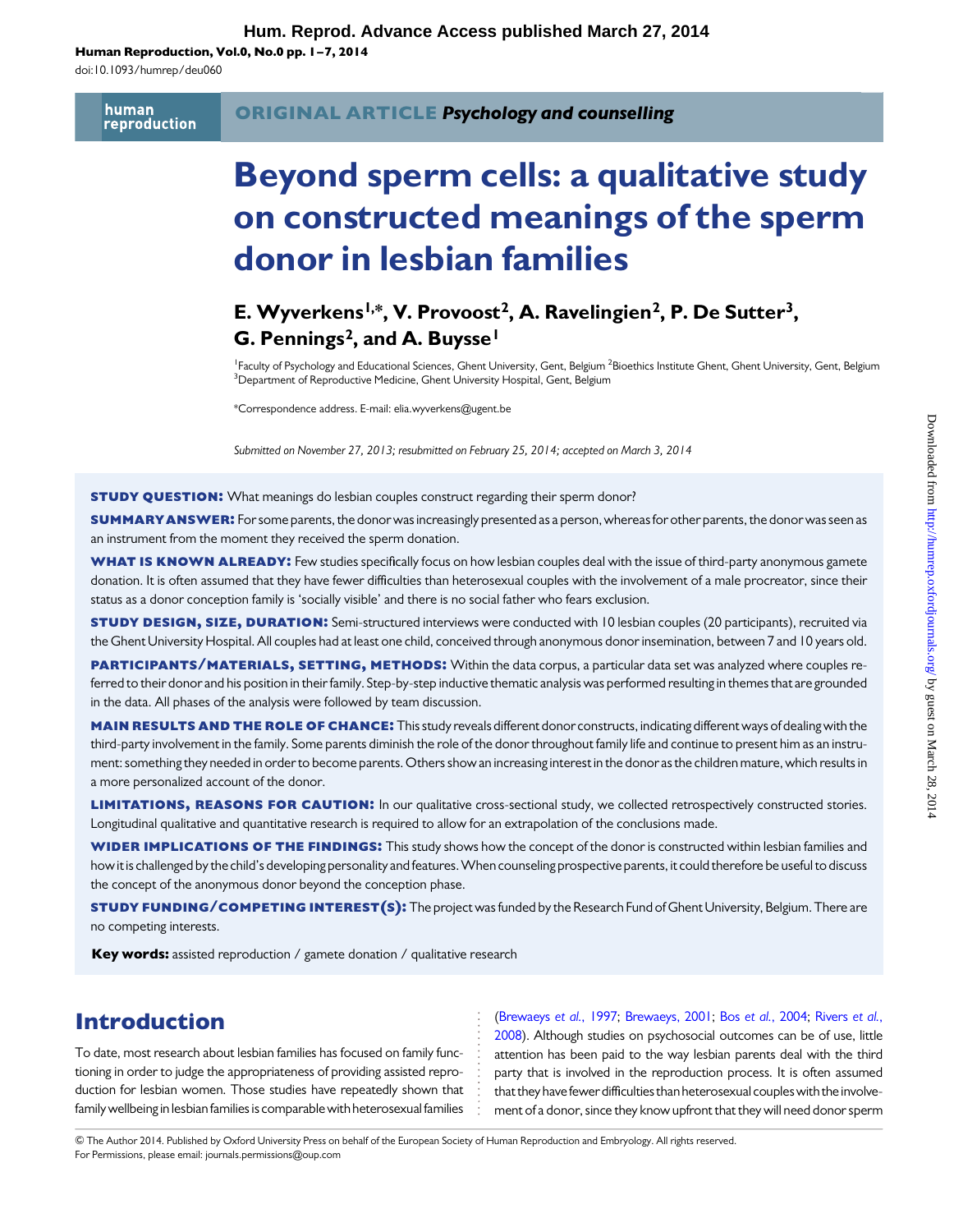to conceive a child. Furthermore, their status as a donor conception family is 'socially visible' and there is no social father who could fear exclusion or competition with the male procreator. Some suggest that disclosing the donor conception is evident in lesbian households, because the absence of a male parent inevitably requires an explanation ([Vanfraussen](#page-6-0) et al., [2001;](#page-6-0) Jadva et al.[, 2009](#page-6-0)). Therefore, studies on parents' views of the donor are mainly focused on heterosexual families [\(Kirkman, 2004;](#page-6-0) [Grace and Daniels, 2007;](#page-6-0) Grace et al.[, 2008;](#page-6-0) [Burr, 2009\)](#page-5-0).

A few authors have started to investigate this topic in lesbian families. Haimes and Weiner (2000) have shed light on the broader social context in which the role of the donor is considered. They highlighted that regarding the donor as 'father' or 'not father' is influenced by societal ideas about 'fatherhood' and has an impact on the social mother's position. [Vanfraussen](#page-6-0) et al. (2001) investigated concepts of the anonymous donor held by children (aged 7–17 years) and (their) parents. They found that mothers initially presented the donor as an anonymous sperm cell; later this changed to conceptions of a person who passed on characteristics to the children. Children's images of the donor varied from 'seeds' and 'donor' to 'unknown man/father', but he was consistently placed outside the family. In families that used known donation, young adults described the place of their donor in one of three ways: (i) as a cell provider and not a family member, (ii) as extended family but not a parent and (iii) as a father [\(Goldberg and Allen, 2013\)](#page-6-0). [Nordqvist](#page-6-0) [\(2012\)](#page-6-0) interviewed couples using known and unknown donation and explored how genetic origins and parental identities are negotiated. She found that couples defined themselves as the ones who intended to start a family (the 'originators') and the donor as the one who made it possible to conceive a child (the 'origin'). In general, families tended to conceptualize the donor as tertiary to the mothers, even those who had frequent contact with their donor ([Nordqvist, 2012](#page-6-0); [Goldberg and](#page-6-0) [Allen, 2013\)](#page-6-0). Independent of the donor arrangements (known, unknown or involved as father), lesbian couples redefined the meaning of kinship and parenthood by foregrounding the intention to parent whilst downgrading genetic linkages [\(Goldberg and Allen, 2013](#page-6-0)).

This paper aims to complement the literature by exploring how lesbian couples give meaning to the donor in their family and their daily life. Our data involve a sample of couples who conceived via a clinic and not via self-insemination. The couples in this study were treated in Belgium, where anonymous donation is practiced and donors are completely unknown to and unidentifiable by the recipients. At the time of treatment, the donor was selected and matched to the candidate parents based on medical criteria (e.g. blood group) and phenotypic matching. The latter was done in consultation with the candidate recipients, as they were allowed to state their preferences for basic phenotypic traits: hair color, eye color, height and weight. In our study, the participants were treated between 2002 and 2004 and at that time it was also possible for patients to choose a Belgian or foreign (generally Danish) sperm donor.

Our study is embedded in an interdisciplinary project, combining bio-ethical, medical and psychological viewpoints. The project was set up to investigate the meanings of genetic and non-genetic parenthood for families using assisted reproductive technologies.

## **Methods**

#### **Participants**

Between 2002 and 2004, 100 lesbian couples were accepted for treatment with anonymous donor sperm at the Department of Reproductive Medicine

| n              | <b>Biological mother</b><br>$(34 - 47)$ | Social mother<br>$(37 - 52)$ | Children (1-9)                 |
|----------------|-----------------------------------------|------------------------------|--------------------------------|
| $\overline{0}$ | Sara                                    | Lisa                         | Tim, Lynn                      |
| 02             | Mia and Kim                             | Mia and Kim                  | Tom, Eva                       |
| 03             | Rose                                    | Liz                          | Ben, Jessica                   |
| 04             | Nicole                                  | Angela                       | Travis, Rian,<br>Antonio, Milo |
| 05             | Mary                                    | Monica                       | Charlie                        |
| 06             | Lauren                                  | lill                         | Walter                         |
| 07             | Beth                                    | Lydia                        | Neil, Florence                 |
| 08             | Kate                                    | Sandy                        | Kenny, Marilou                 |
| 09             | Martha                                  | Lexi                         | Bart, Mathilda                 |
| 10             | Ysa                                     | Anni                         | Brenda, Geena,<br>Louise       |

<sup>a</sup>Pseudonyms are given to protect the privacy of the participants. <sup>b</sup>Years of age, range.

of the Ghent University Hospital. Of these 100 couples, 42 were eligible for the study based on the following inclusion criteria: Belgian nationality, Dutch speaking and having at least one donor-conceived child (aged 7 – 10 years). Couples were recruited via their counselor (who saw the patients at the time of the fertility treatment), starting with the parents of the eldest children, until 10 couples consented to participate. Of the 16 women contacted, 5 could not be contacted because no correct telephone number could be retrieved and one did not answer after receiving information about the study protocol. The final set of 10 lesbian couples (10 couples, 20 participants) consisted of 9 cohabitating/married couples and 1 couple who had separated three years before the interview. Participants lived in the Flemish part of Belgium and were white and middle class. All couples had one to four children, ranging from 1 to 9 years old (for more information, see Table I).

#### **Interview**

The participants were interviewed at home ( $n = 9$ ) or at the fertility clinic  $(n = 1)$ , according to their own preferences. Half of the interviews were done by E.W. (first author) and the other half were done by H.V.P. (another psychologist of our research team). Interviews were semistructured and had multiple focuses: couples' decision to use an anonymous donor, their wishes and thoughts about donor information and selection, their perceptions of the donor, their experiences of parenthood, their experiences of talking about their children's conception and their ideas about the moral rights and obligations of parents and donors. Participants were offered the possibility to contact their counselor at the fertility clinic in case questions or psychological needs arose during or after the interview. The interviews lasted  $\sim$  90 $-$  1 20 min and were audio-taped and transcribed with the consent of the participants. Transcripts were subsequently checked for accuracy by a team member and the interviewer herself. Pseudonyms were given in order to protect the anonymity of the participants. Approval by the Medical Ethics Committee of Ghent University Hospital had been obtained.

#### Data analysis

Inductive thematic analysis was performed as presented by [Braun and Clarke](#page-5-0) [\(2006\)](#page-5-0). Within the data corpus, a particular data set was analyzed where couples referred to their donor and his position in their family. The analysis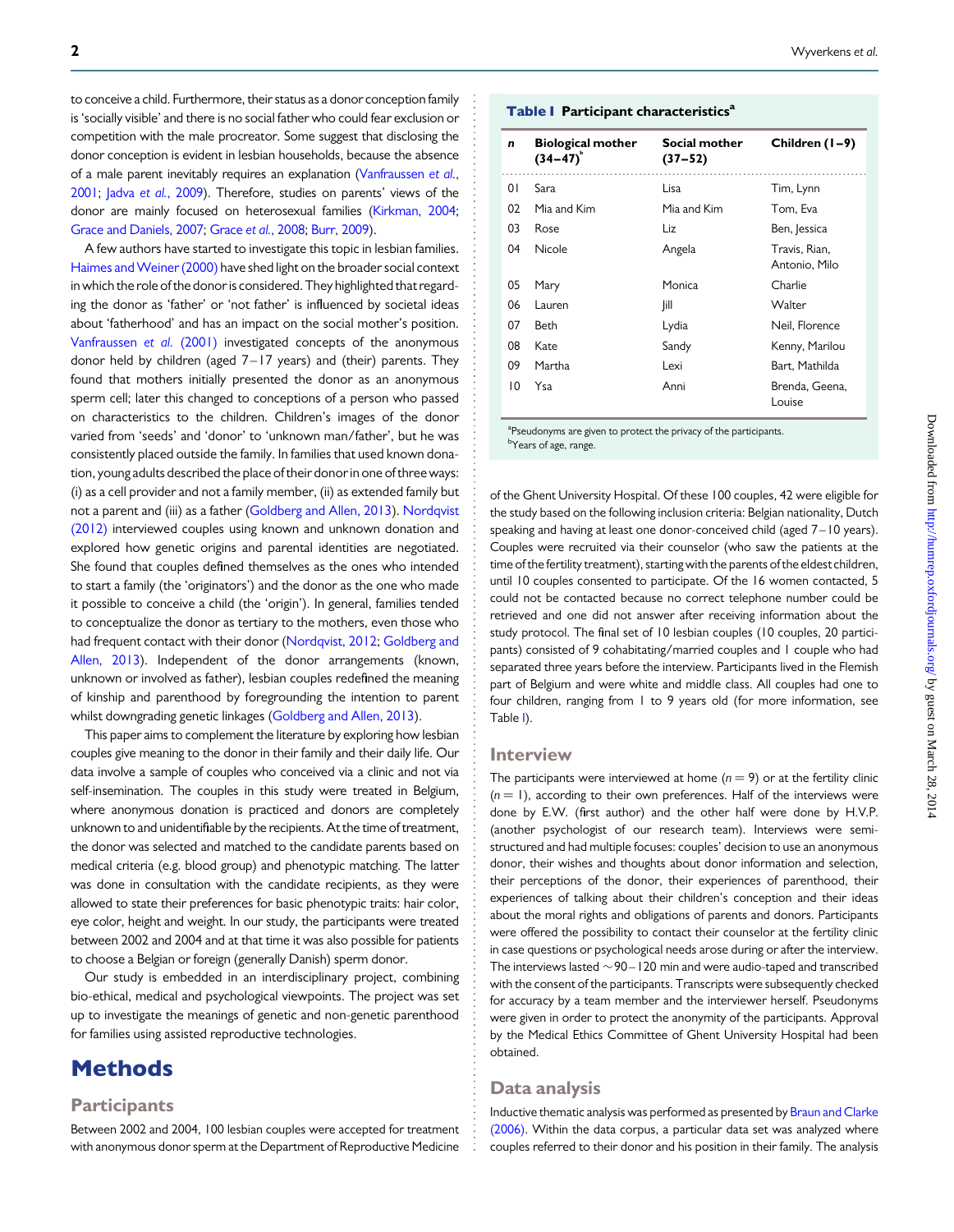itself consisted of a phased process, starting with familiarizing with the data, memo writing, first coding, constructing themes and writing up the analysis report. The researcher constantly moved back and forth through all phases, given the iterative nature of qualitative data analysis. In addition, the research team was engaged in intensive training and collaboration in order to learn from each other, challenge views and findings and to become aware of alternative interpretations. The latter was further guaranteed through auditing by V.P., A.R. and A.B., who independently read the report and parts of the transcripts and gave their suggestions and criticisms. MAXQDA, a software package that aids the storage and analysis of qualitative data, was used to facilitate the analysis.

## **Results**

Two patterns emerged in the way the mothers talked about their sperm donor through time (from pretreatment to now, 10 years posttreatment). In a first pattern, an instrumental function was constructed for the donor and this construct remained throughout time. This was the case for one couple (Mary and Monica) and two individuals (Sandy, Mia). The second pattern involved increasingly thinking about and presenting the donor as a person. This was found to be the case for seven couples and two individuals. For two couples (Kim and Mia; Kate and Sandy), these two ways of seeing the donor collided: one partner gradually became interested in the person behind the donation, whereas the other kept the donor issue in the background. The degree of interest in the donor was also reflected by the extent to which a parent wanted more information about the donor. This is described in the final theme: wanting and not wanting to know the donor.

## Nothing but a sperm transaction: instrumental presentation of the donor

Around the time of treatment, all participants saw the donor as someone who made it possible to start a family. He was the participants' means for achieving their goal. For four parents, an instrumental presentation of the donor was constructed from this very first moment on.

Interviewer: Do you see an evolution in how you view the donor? Is it different now than before or not?

Mary: No, for me nothing's changed.

Monica: No, no, it was something, it was something that we needed and that was it. I've never really viewed it differently, I have never thought of that...

Mary: We also never tried to picture it, or thought, 'who could that be?', or 'how would that be'?

Mary and Monica explained that they never really envisaged their donor as a person. They repeatedly used the words 'it' and 'something' which fits their instrumental discourse.

#### Mothers emphasizing their own influence

All mothers who presented the donor as an instrument stressed their own role in the children's development and discounted possible influences of the donor.

Sandy: In the beginning you thought about it [the donor], but now ... Even with character traits, I don't think 'that's something he's got from the donor'. No, he has those character traits because he sees us and also because he's a bit genetically determined by us. But I've never said 'that's something he got from the donor', I never thought about that, no. Because children imitate you, I mean, sometimes you see yourself. So he couldn't have gotten that from the donor. Some of these character traits Kenny has are not from that donor, right? Because ... Or perhaps they are, but we don't know that of course. [laughs] (...) But still, that donor, you don't include him. I mean, at least I don't. No, it's not on my mind.

For Sandy, the child's traits are mainly determined through imitation of the parents the child lives with and through the genes of the parents, rather than those of the donor. She, as a social mother, included herself as someone who significantly influenced the children. In emphasizing the connection with the mothers, the male genetic procreator was more or less ignored. While the children became individuals with more and more particular traits, this did not initiate new images of the donor. In contrast, they stressed their own impact on the development of their offspring even more. Mary and Monica indicated yet another element:

Mary: You know, Charlie [her son] has a lot of traits from me and you notice few unfamiliar traits. So maybe this also plays a role. Suppose he were to have a completely different character than me, a totally different way of being or different looks, then you might tend to think 'ah, that will come from the other part'. I'm not sure, but maybe. I'm actually never looking for something in Charlie that could be from the other part. And so the donor basically remains ... that one moment, the moment you need it, but other than that ...

Monica: Other than that, the child is shaped by his environment and the education he gets. The rest is merely the physical characteristics he received. But I think that the child is brought up and shaped by his parents, and that's us, really.

The perceived similarities between herself and her son implied that there was no need for Mary to search for 'other' origins and it seemed to diminish curiosity toward the donor. Two dynamics were present: mothers were not looking for traits that could be inherited 'from the other side' and at the same time, there were hardly traits of the children that seemed unfamiliar to them. This led the mothers to conclude that their child's development is mainly influenced by the parents that are present, the people the child sees and lives with. Independent of the relationship with the child (be it social or genetic), they tended to emphasize their own influence and discounted possible influences of the donor.

### Growing interest in the link with the donor: the emergent personification of the donor

For seven couples and two individuals we found a significant shift in the donor constructs. At the outset of treatment, all participants saw the donor as an instrumental aid, something they needed to become parents. Martha, for instance, looked back at the insemination procedures and described it as a very technical event, even a financial transaction.

Martha: Yes, for Bart we had three [inseminations] and for Mathilda two; we have one left. So 'we still had one!'. We only had to buy one portion [with six straws of sperm].

Speaking in terms of 'buying', 'a straw', 'seeds', etc., there was no human connection in describing the donor. In the context of conceiving a child, the meaning of the donor seemed to coincide with his seed. However, even during the conception phase, there were times when mothers thought about the donor as a person. This occurred particularly when they talked about using the same donor for future conceptions. All couples stated that it was important for them to use the same donor, since this would reinforce ties between the future children (as full siblings)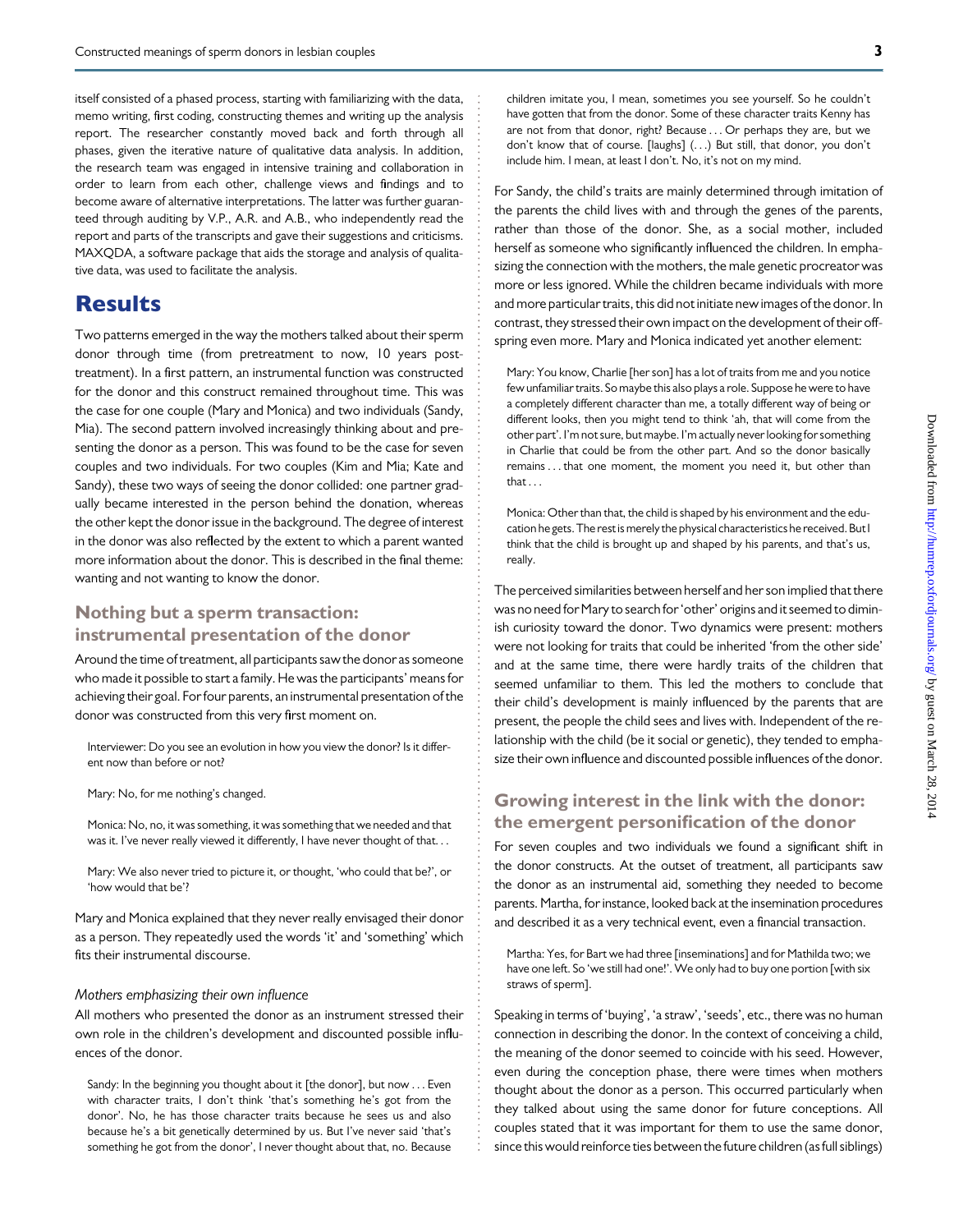and would give them a 'common basis'. For all mothers, this was the first moment they thought about their future children as persons who could inherit traits from the donor. These anticipations temporarily brought the donor into the picture as a person.

When the interview turned to family life after treatment, the construct of the donor seemed to change for 16 participants, as Martha and Lexi further explained:

Martha: In the beginning we just went for the seed. We wanted to have children so we needed sperm, right?

#### Lexi: Yes.

Martha: But now you have a child and occasionally you think 'Oops, that could be something that he has from the donor'. Or, 'we don't have that in the family or she [the social mother] doesn't have it, so that could be from the donor.

The concept of the 'donor' transformed over the years and obtained an unforeseen significance in the family. Parents initially saw the donor as a means to fulfill their child wish, but along the way their interest in the genetic link between the donor and the children grew. They started wondering about what traits the child would have inherited from the donor. This will be explained further in the next theme.

Development of the children triggers personification of the donor The mere development of the children was an important instigator in the process of change in the construct of the donor.

Ysa: ...at the time of the insemination, yes, then I'd say I got cells, nothing more than that, full stop. But afterwards, there was an evolution. When the child is formed, when she is born, then you get 'this' [a child with certain traits and characteristics]. And 'this' has an origin, of course, also from that side [of the donor].

As mothers saw their children develop specific interests and physical characteristics, the origin of these characteristics received more attention, hereby foregrounding the donor. Especially in the context of inexplicable traits, parents started thinking about the donor. They referred to the donor and brought him into their family story as a reference point to better understand their children: he turned into someone who could explain parts of the children's personalities that seemed odd to them. In doing so, the donor became a person instead of the primarily instrumental presentation they had of him in the beginning.

Beth: Florence [her daughter] has a little gap between her teeth [laughs] and I'm so curious, just so, uhm... I've no need for contact, but sometimes I'd really like to see a picture of him. To see whether, or traits, or ... Like, Neil just decided to do ballet. Euh, which is a rather bizarre or special choice. And then I think, like, 'Oh [sigh], that donor, maybe he's a ballet dancer or something.'

Sara and Lisa also started wondering about their donor:

Lisa: Lynn [their daughter] has lots of curls and then we wonder ...

Sara: Yeah, actually we really would like to know, it's probably someone with curly hair.

Lisa: And he's probably got ash blond hair, because her hair is very white, probably because of her Danish roots.

These quotes show how the donor gradually became more personalized, for instance as a ballet dancer, or, in the case of Sara and Lisa, as someone with curly blond hair. In the latter case, one can read how they made a donor construct based on observations and interpretations of the child's features. From parents' stories it seemed that the influence of the donor on their children became more and more visible as their children were growing up.

The subject of the donor came up not only when wondering what he passed on to the children, but also when parents observed, what they considered to be, bad habits or traits in their children.

Lauren: And when he has a bad trait then we say 'you will have inherited this from your father'.

Participants mentioned this in a rather playful manner and often started laughing about the idea. Although they were very grateful to the donor, they also 'used' the donor to ascribe to him what they perceived to be 'bad' and 'undesired' features. This was a very functional strategy in order to contextualize the more difficult features of the children or the ones that were untraceable to either of the parents.

#### Partners with different donor constructs

For two couples in our study, there was one partner who became increasingly interested in the person behind the donor (Kim, Kate), while the other partner had given the donor no thought since the sperm donation (Mia, Sandy). It should be noted that the different views on the donor were unrelated to being a biological or a social mother. For Kim and Mia, the different views often led to discussions.

Mia: No, for me, it's just a donor.

Kim: But yeah, I know.

Mia: It's not, it's not a person to me...

Kim: Yes I know, but it interests me ...

Mia: To me it is not a person, it is just a donor. You experience it differently, don't you?

Kim: Uhum, yes.

Over the years, Mia had come to think less often about the donor, but through her participation in the interview, she was again confronted with this third party. While Kim showed an interest in the donor, Mia stated that she did not want to know him: she wanted the donor to remain 'impersonal'. Their different views and attempts to convince each other caused tension during the interview. At the end of the interview, Mia stated that this would keep lingering between them.

Mia: I think I will have some questions again. Those [issues about the donor] are things you don't think about any more, especially at this point, but now [while speaking about it during the interview] it flares up again. These discussions between the two of us: 'I'd like to know the donor and I wouldn't', I think they will linger for a few more days ... We will have some more discussions about it.

Kate and Sandy also held different opinions about the role of the donor in their family life. Kate sometimes started wondering about the donor, while for Sandy the involvement of the donor had gradually faded into the background.

Kate: Actually, we used to think about it less often. Now that Kenny [their son] asks questions, I sometimes think about him [the donor]; what kind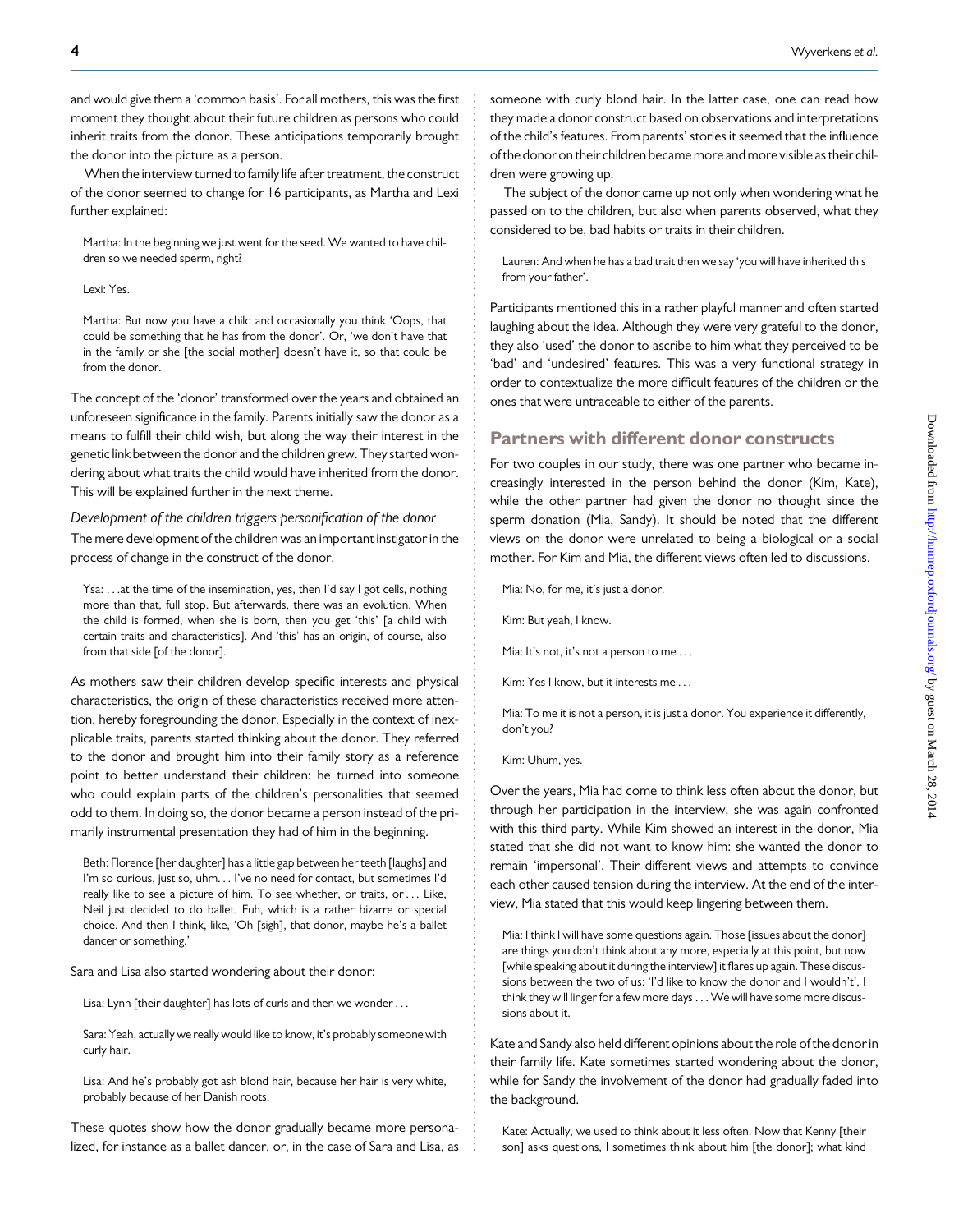of person he may be. It's more of an issue than before, at least for me it is. But not for you, I suppose?

Sandy: No, not for me.. No, but I think that, it's weird, but like with organ donation. I think that the people who get an organ – depending on which organ they receive, like a kidney or so – that in the beginning they do think of it as something that belonged to someone else. But in the long term it becomes a part of their life. (...) They don't think about it every day. (...) It [the organ donation] helped them, they feel better and their life goes on.

Kate experienced a shift in her thinking, she wondered about the donor more often than before and this was triggered by her child's questions about his origin. While Kate mentioned terms as 'person' and 'him', her partner spoke about 'it'. Sandy made the analogy with organ donation, in which she conceptualized the donation as an instrumental gift that helps you go on with your life. At first it felt alienating to receive something of vital importance from someone else, but along the way it became a part of them. The child belonged to them and the donor ceased to exist in their experience. Both Mia and Sandy referred to the donor as something that helped them in the beginning, but did not play a significant role in their current family, since the practicalities of family life and their roles as mothers take the upper hand.

#### Wanting and not wanting to know the donor

The different attitudes toward the donor, as described above, were linked to different attitudes with regard to information about the donor. For the majority of the mothers, their curiosity in the donor increased and this often caused a wish for more information. The type of information the participants wanted varied: some were interested in non-identifying information (e.g. his profession, his studies, his interests, his talents) and some couples talked about obtaining identifying information (e.g. a picture of him). In contrast, four mothers preferred to know nothing about the donor.

Elly: Now we're probably missing a lot, things like 'oh, look, that's something that he has from the donor'. Yeah, we will never know. When they make choices, like a career choice or a choice for a hobby, who knows whether there might be something typical from the donor's side? So yeah, I would have liked to know more. (...) For example, Neil is really not into sports, we always call him 'the nerd'. And then I think: maybe the donor is like him.

Elly states that more information about the donor would make the choices that the children make more comprehensible. It could be a reference frame to help explain and understand the behavior and traits of the children. The wish for more information was limited to that purpose. Couples in this study were not keen on meeting the donor. As Kim explains, she wants to know more about him but she did not actually want to know him:

Kim: You cannot see the person and you cannot know him. Actually, that's something that makes me really curious: 'what does he look like?' Not that I want to know him, absolutely not. I absolutely would not want contact with him, surely not. But what he looks like and what his life is like, yes. Actually, that does interest me. Yes.

Seven couples and two individuals expressed this dialectic tension between wanting to picture or know more about the donor and refusing to have contact with him. This tension was also noticeable in the fact that some women often mentioned that the donor was not on their mind. On the one hand, they rarely thought about the donor in their daily lives and

they did not want to engage in any contact with him, but on the other hand, however, some were curious and longing for more information.

One couple and two individuals would refuse to know more about the donor (if the latter were possible). These mothers feared that it would make the donor too real as they thought that information would turn the donor into a person, also for the children.

Mia: I think it's good the way it is now. I wouldn't want . . . I think, the more information they get as a child, especially at a younger age, the more they will fantasize about it and the more they will see it as a person instead of a donation of a cell and then this person eventually becomes a father and that's, that's not it, right? So I think it's not bad the way it is now. I wouldn't mind if it stayed like this, because in the end you'd get a picture and then you might come across someone and start wondering 'could it be him?'

For Mia (as opposed to her partner Kim), the donation should be viewed as an impersonal provision of cells. Discovering information about the donor entails the risk that it will become a big issue for the children, as she uses the term 'father'. She claims that the construct of the donor will change from 'cell' to 'person' to 'father' as soon as the children know more about him. Therefore, she clearly states her preference for the anonymous system and sees no value in having more information.

In general, parents who were curious wanted to know more about the donor, albeit from a distance. For all participants, the idea of having contact with the donor was threatening. They saw this as a potential disruption of their family life and a violation of their privacy. Due to his genetic link with the child, the donor would intrude in their family life and threaten the position of the social parent. Additionally, four mothers feared that information about the donor would cause the children to picture him and they wanted to avoid the personalization of the donor.

## **Discussion**

This study contributes to the limited knowledge about lesbian couples' views on the donor. Our findings illustrate that donor constructs are challenged throughout time. Some families change their image of the donor from 'an instrumental aid' to 'the origin of children's features'; other families keep thinking of the donor as nothing more than a means to have children. Our analysis did not reveal clear explanations for these different patterns. For instance, the construct of the donor did not depend on whether the participant was a biological or social mother.

One way of interpreting the findings is through a bidirectional framework. This means that attention is paid to the influence of parents on children and children on parents. In our culture, the idea prevails that parents influence their children through the intentional process of parenting (unidirectional). However, systemic theory has brought to light the intentional as well as non-intentional mutual influence between parents and children [\(De Mol and Buysse, 2008a,b](#page-5-0)). Non-intentional influence is the process by which people affect one another without particular goal-directed intentions, but by merely 'being' a partner in the relationship and by being fully recognized as such.

Such non-intentional bidirectional influences came to the fore in our analysis. The mere fact that the children were developing as individuals provoked parents' curiosity about the donor. The characteristics, talents and preferences that mothers found difficult to explain or understand evoked fantasies and thoughts about the unknown party. Thus, as they grew up, children exerted a non-intentional influence on their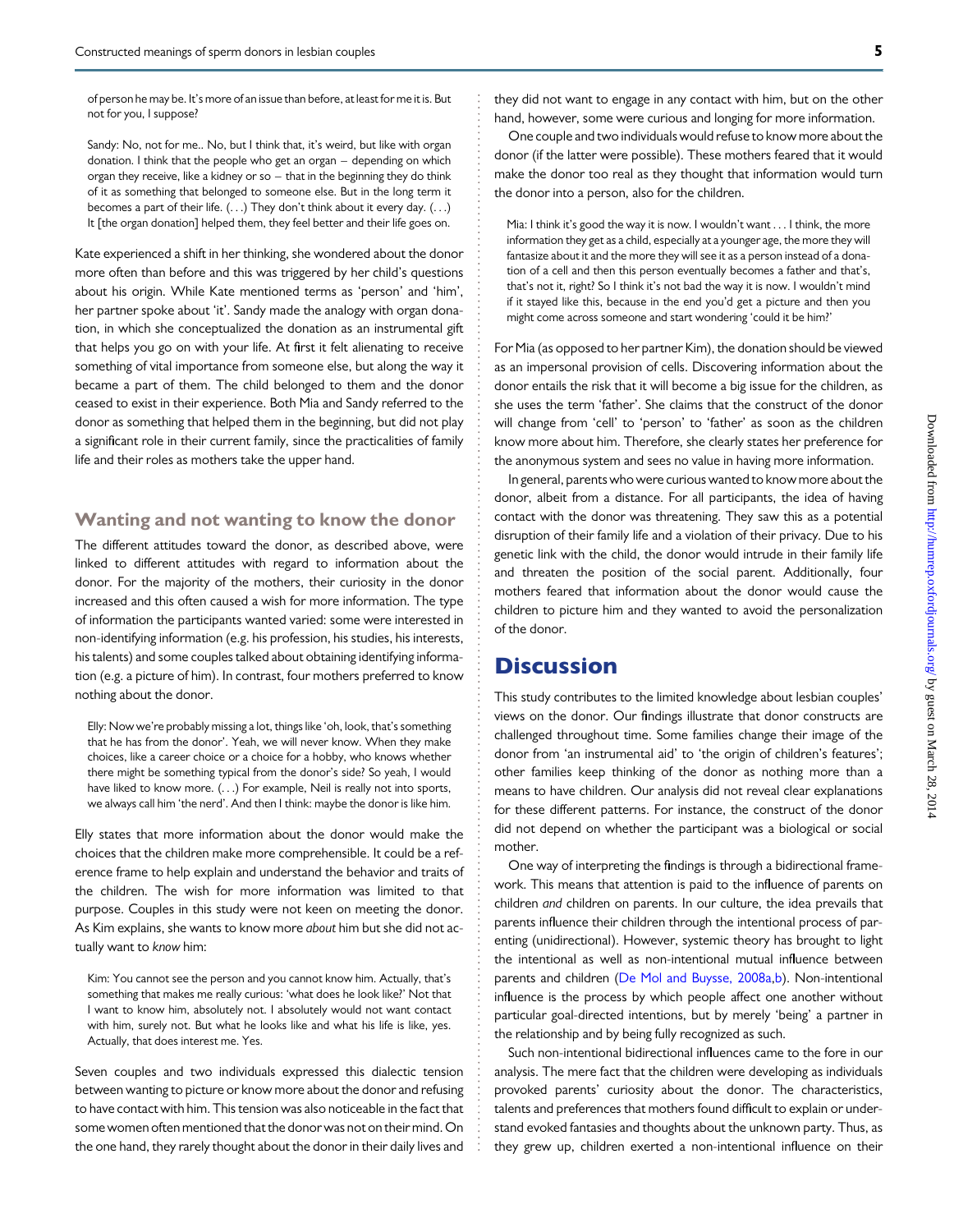<span id="page-5-0"></span>parents and this initiated a change in parents' constructs of the donor. Children's questions about the way they were conceived also triggered thoughts about the donor. Even within couples, we saw that some partners challenged each other's views about the donor. In addition, parents attributed 'bad' characteristics to the genetic origin (the donor), hereby de-blaming themselves and their parenting, but also foregrounding the involvement of the donor. In some families, these processes gradually created a significant role for the donor in the family construct, as opposed to the 'non-existing' construct at the outset of treatment.

In contrast, for other women, the role of the third party was purely instrumental and this continued throughout family life. Overall, these parents tended to stress their own resemblances with the children and were less interested in information about the donor because it would make him too real. The sperm provider was presented as a 'syringe' and this construct was passed on to the children.

These findings are in accordance with other studies. In the studies of [Nordqvist \(2010](#page-6-0), [2012\)](#page-6-0), the sperm donor was downgraded as a means to conceive a child and physically 'erased' in order to locate the child in the lesbian love relationship. [Ehensaft \(2000\)](#page-6-0) interprets this process from a psychodynamic lens and talks about the destruction of the sperm donor and the disembodiment of the vial of sperm from the 'whole object' of the man. Also for heterosexual couples, [Grace](#page-6-0) et al. [\(2008\)](#page-6-0) found that they depersonalized the donor during fertility treatments. One can expect that talking about the conception phase as 'a technical event' is the best coping strategy to continue with treatments, a construct that is further reinforced by the medicalization of donor insemination and technical language used in medical practice. However, besides the negation, the donor also appeared as a person in parents' accounts ([Grace](#page-6-0) et al., 2008). [Vanfraussen](#page-6-0) et al. (2001) revealed different donor concepts among lesbian mothers: some hardly thought about the donor and instrumentalized him as they made the analogy with blood donation. Others occasionally wondered about the donor's appearance or personality. A parallel can be drawn with single mothers, as [Hertz \(2002\)](#page-6-0) found that the sperm donor became the source of the children's unexplained traits. According to [Stuart-Smith](#page-6-0) et al. (2012), who interviewed women opting for unknown oocyte donation (in heterosexual couples), curiosity about the donor intensified once the baby was born, suggesting that the process of giving birth is transformative. However, our analysis here complements the literature as it addresses how the constructs of the donor develop over life for lesbian couples and how this is triggered by the development of the children.

Some limitations need to be addressed. As we report on a small-scale qualitative study of lesbian parents, we do not intend or claim to be representative for lesbian parent families. Rather, we tried to understand processes for a specific sample in a specific context, which could help uncover some of the strategies and concepts underlying ways of dealing with the donor. Secondly, although we found patterns that suggest changes over time, we interviewed the mothers only once and let them think back and forth about their experiences. A longitudinal design is needed to fully understand how the concept of the donor develops. Thirdly, by using thematic analysis, we paid less attention to the participants' terminology than we would have had we used other methods such as conversation or discourse analysis. Finally, studies incorporating children's perspective are needed to further investigate bidirectional influences in donor gamete conceived families.

Reflecting on the implications for practice, it is important to fully understand the lesbian context and not to simply assume that: (i) lesbian women have no trouble with the donor involvement; (ii) that they talk to their children about the donor anyway and (iii) that by using an anonymous donor this person is never (and will never become) present in family life. In addition, this study shows that it is difficult to predict how parents will relate to the donor and how they will eventually discuss the donor conception with their children, since their position toward the anonymous donor is likely to change. Therefore, it could be useful to provide counseling after the conception phase, doing justice to constantly changing family contexts and giving families the possibility to turn to counselors when experiencing difficulties later on in family life.

## Acknowledgements

We thank all the families for participating in this study. All the other members of the research team are acknowledged for their efforts in recruitment, interviewing, transcribing and team discussions: Hanna Van Parys, Inez Raes, Isabelle Stuyver, Sara Somers.

## Authors' roles

The main researcher was E.W. who carried out half of the interviews and conducted the analysis. V.P., A.R. and A.B. provided feedback during all phases of the analysis. G.P., A.B. and P.D.S. are the supervisors of this research project and were involved in the design of the study. P.D.S was also involved in the organization of the recruitment at the University Hospital of Ghent.

# Funding

The project is funded by the Research Fund of Ghent University, Belgium. P.D.S. is holder of a fundamental clinical research mandate by the Flemish Fund for scientific research (FWO-Vlaanderen).

# Conflict of interest

None declared.

## References

- Bos HMW, Van Balen F, van den Boom DC. Experience of parenthood, couple relationship, social support, and child-rearing goals in planned lesbian mother families. J Child Psychol Psychiatry 2004;45:755-764.
- Braun V, Clarke V. Using thematic analysis in psychology.Qual Res Psych 2006;  $3:77 - 101$
- Brewaeys A. Review: parent–child relationships and child development in donor insemination families. Hum Reprod Update 2001;7:38-46.
- Brewaeys A, Ponjaert I, Van Hall EV, Golombok S. Donor insemination: child development and family functioning in lesbian mother families. Hum Reprod 1997;12:1349 – 1359.
- Burr |. Fear, fascination and the sperm donor as 'abjection' in interviews with heterosexual recipients of donor insemination. Sociol Health III 2009;  $31:705 - 718.$
- De Mol J, Buysse A. Understandings of children's influence in parent-child relationships: a Q-methodological study. J Soc Pers Relat 2008a; 25:359 – 379.
- De Mol J, Buysse A. The phenomenology of children's influence on parents. J Fam Ther 2008b;30:163 – 193.